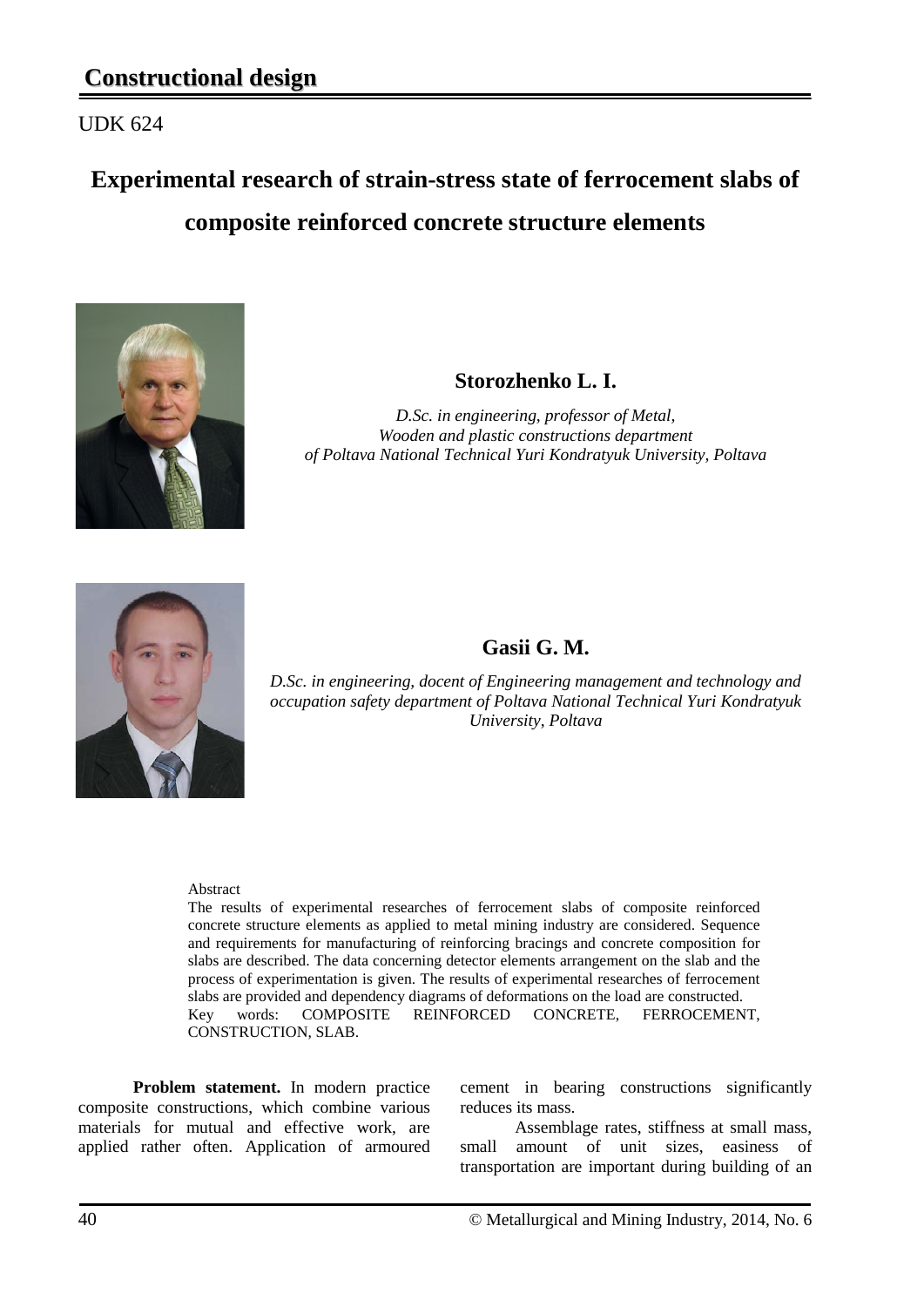object from built-up constructions. Composite reinforced concrete structural constructions fully conform to above mentioned requirements and that is why they should be analyzed and studied in a detailed way.

**Analysis of the latest researches and publications.** Composite reinforced concrete structural constructions have commonly used during building of industrial objects both of construction engineering sector and mining industry [1, 2]. Investigation of composite reinforced concrete structural constructions proves that they support great loads and herewith retain spatial stability [3]. At present the main researches are devoted to the study of constructions work in common [4].

**Definition of unsettled parts of general problem.** On the basis of analysis the latest researches there was determined a part of general problem – the absence of experimental researches of ferrocement slabs of composite reinforced concrete elements as applied to metal mining industry.

The aim of this work is experimental research of ferrocement slabs of separate elements of composite reinforced concrete structural constructions with determination of the character of their work under the influence of load, validation of accepted method of reinforcing and mutual work of steel and concrete.

**Base material for research.** Composite reinforced concrete structural construction combines steel and concrete and consists of slabs and cores, i.e. it is flat-core space system [1], which may be used in mining industry as the mount system of horizontal and vertical mine openings, ways, also as battering wall. In all cases all the load from the ground is taken by ferrocement slab. The slab distributes it on the core elements.

To confirm about maintenance reliability and possibility to use in metal mining industry such constructions it is necessary to research their strain-stress state and combined action of materials. There was an increased focus on the ferrocement slabs during development of methodology for experimental researches, because core elements are already investigated. To test the modes of operation of slabs of steel and concrete structures for bending and puncturing, there were produced engineering samples with the following dimensions  $a \times b \times h = 1 \times 1 \times 2$  m, there are stiffening plates along the outline with the height 0.03 m and width 0.05 m. The sample included five steel welded fabrics made of wire with the diameter 0.9 mm and mesh width 12x12 mm. Fastening wire was applied to combine them. The distance between meshes for normal penetration of concrete and further coupling was provided through the spacers at a pitch of 0.1 m. The frame of each stiffening plate was made of two longitudinal and four cross rod Ø6 mm.

To form the slab there was used fine concrete of С25/30 class. Concrete composition: cement M500 (C), high-silica sand PK-020-3 (S), water (W). Proportion of the materials:  $C: S: W =$ 1:1.75:0.4. Solidification of samples coursed in laboratory conditions with observance of necessary temperature conditions and moisture load. Testing was fulfilled after 28 days. Detectors for measurements of relative strain were arranged pointwise (fig. 1,a). The load on the slab was applied in three points with the help of hydraulic ram through the crosspiece system (fig. 1, b). The load was applied in such a way to design concentrated forces affecting the slab at shots in ground layer. The load was fulfilled at a pitch of 1kN, i.e. at 0.25 kN on each load application point.



**Figure 1.** Scheme of detector arrangement (a) and load application (b) 1 - hydraulic ram; 2 - main-ram crosshead; 3 – secondary crosshead; 4 - composite reinforced concrete slab; 5 - bearing support; 6 – cylinder.

During experiment there marked<br>ant moving inside the slab without significant moving inside the slab

appearing of cracks, which appeared mostly in supporting stiffening plates and gradually supporting

© Metallurgical and Mining Industry, 2014, No. 6 41